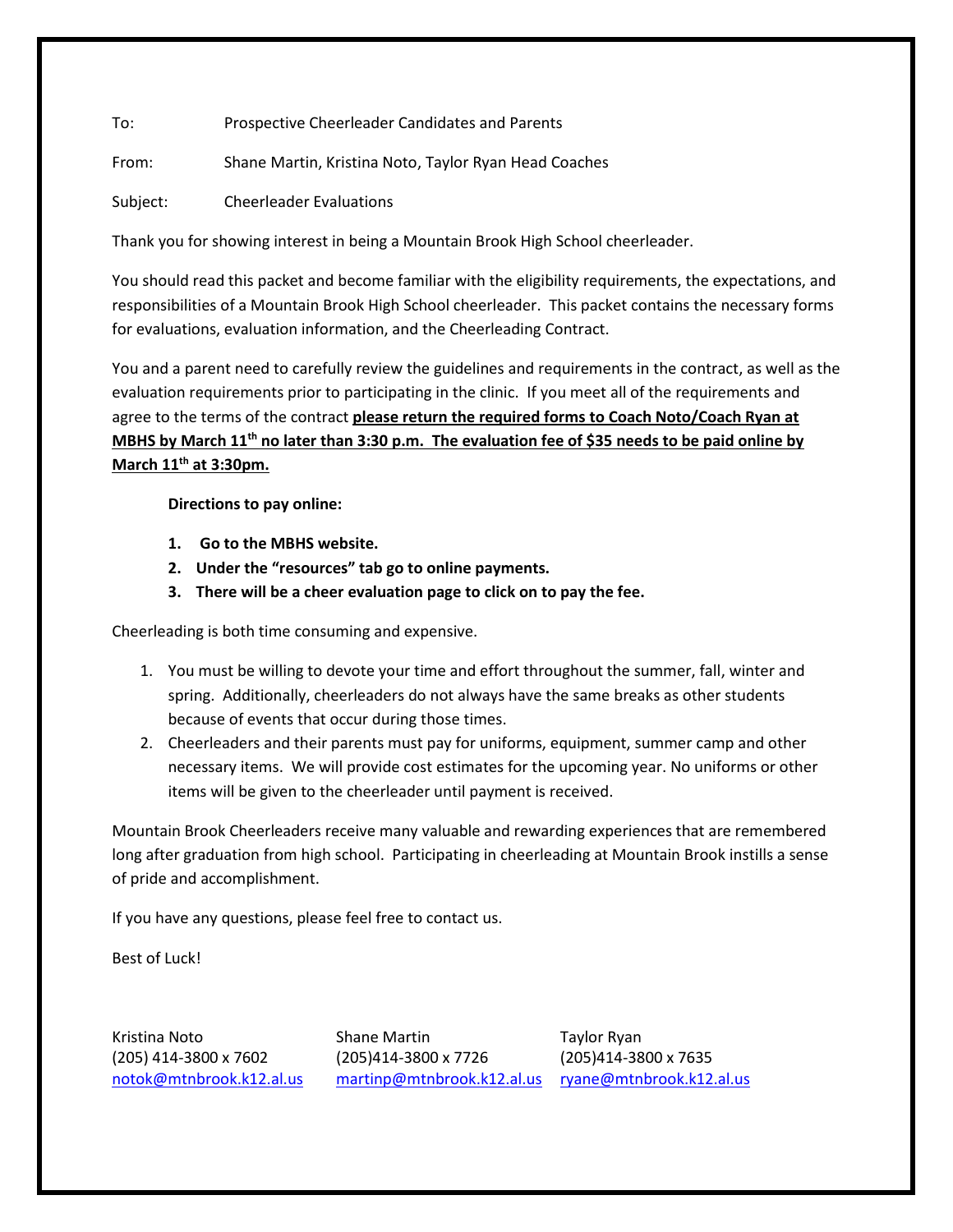#### **MBHS Cheerleading Evaluation Information**

- **Evaluations will be conducted on Thursday, March 17th - Friday, March 18 th and Monday, March 21st through Thursday, March 24th from 3:30 -6:00** in the school gym.
- **•** Friday, March 18<sup>th</sup>: Friday is a regular evaluation day. Friday afternoon, there will be a video that contains the evaluation material posted on the cheer webpage. Each candidate must view this video and start learning the material. We expect you to know the material when you walk into evaluations on Monday, March 21st.
- The material is taught by an outside vendor.
- **Attendance on each day of evaluations is mandatory**.
- Fee of \$35 is due with the application on March 11<sup>th</sup>. Application should be sent to Coach Noto/Coach Ryan. Fee needs to be paid online.
- Coaches will be evaluating candidates during the week of clinic.
- Clinic is closed to the public.
- **Clinic Attire:**

*Each day, hair needs to be in a high ponytail and absolutely NO jewelry. Ribbon is required. No cheerleading accessories or clothing bearing cheerleading affiliation may be worn during evaluations. No loose-fitting t-shirts during clinic.*

- o Thursday, March 17<sup>th</sup> and Friday March 18<sup>th</sup>: wear *any* color tank (one that will not come up while tumbling)/shorts/cheer shoes. You may bring running shoes for the physical requirements.
- o Monday, March 21st: **White** tank, black shorts, cheer shoes.
- o Tuesday, March 22nd: **Black** tank, black shorts, cheer shoes.
- o Wednesday, March 23rd: **White** tank, black shorts, cheer shoes.
- o Thursday, March 24th: **Black** tank, black shorts, cheer shoes.

#### • **Evaluation Elements**

- $\checkmark$  Group Cheer with incorporations
- $\checkmark$  Cheer (incorporates jump and tumbling).
- ✓ Chant
- $\checkmark$  Dance (jump will be incorporated)
- $\checkmark$  Jumps (toe-touch, hurdler, pike, double toe-touch).
- ✓ Tumbling
- ✓ Stunting
- $\checkmark$  Teacher Evaluations (evaluation sheet will be sent to teachers).
- ✓ Physical Fitness
- ✓ Work Ethic, Leadership
- $\checkmark$  Please see assessment rubric for all other scoring categories.
- ✓ **Keep in mind, all skills including fitness demonstrated during evaluations will be required through the** *entire* **season (March to March)**.

The new roster of cheerleaders will be posted on the web no later than 9:00 pm on March 24<sup>th</sup>

### **EVALUATIONS ARE CLOSED TO THE PUBLIC-NO FAMILY OR FRIENDS WILL BE PERMITTED IN THE PRATICE OR EVALUATION AREAS. THANK YOU FOR YOUR UNDERSTANDING!**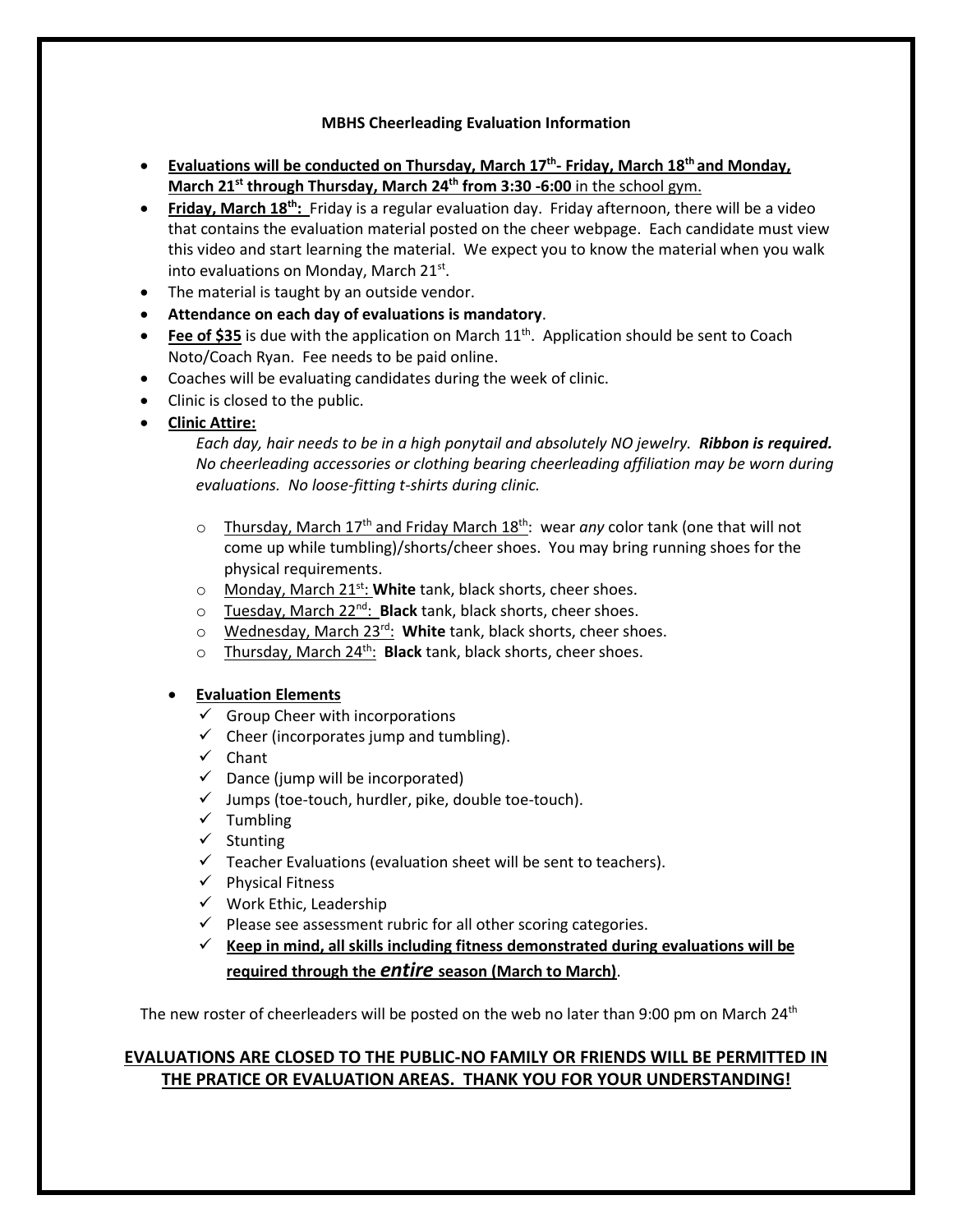## **MBHS Cheerleader Evaluation Application**

Deadline for submission: Friday, March 11<sup>th</sup> at 3:30 pm at MBHS

**Student Name \_\_\_\_\_\_\_\_\_\_\_\_\_\_\_\_\_\_\_\_\_\_\_\_\_\_**

**Go t[o https://forms.gle/2nPXm7jeRh1hAXz8A](https://forms.gle/2nPXm7jeRh1hAXz8A) and fill out the evaluation application via google form.**

*If selected for Mountain Brook High School Cheerleading, I understand that I am required to do the following:*

- *Maintain excellent school attendance and grades.*
- *Promote sportsmanship and proper conduct at all times; in or out of uniform.*
- *Cooperate with the Coaching Staff, captains and other members of the squad at all times.*
- *Accept constructive criticism from the Coaching Staff, captains and other consultants.*
- *Meet all financial obligations.*
- *Abide by the requirements and guidelines set by the coach and those that are in the Cheerleading Contract.*
- *Be FULLY dedicated to the cheerleading program.*

*By signing below, I agree to the conditions listed above. I also understand that in order to be evaluated, I must meet eligibility requirements. Finally, in the event of selection, I give MBHS the permission to post my first initial and last name on the MBHS Cheerleading website.*

| <b>Application Signature:</b> | Date: |
|-------------------------------|-------|
|                               |       |
| Parent's Signature:           | Date: |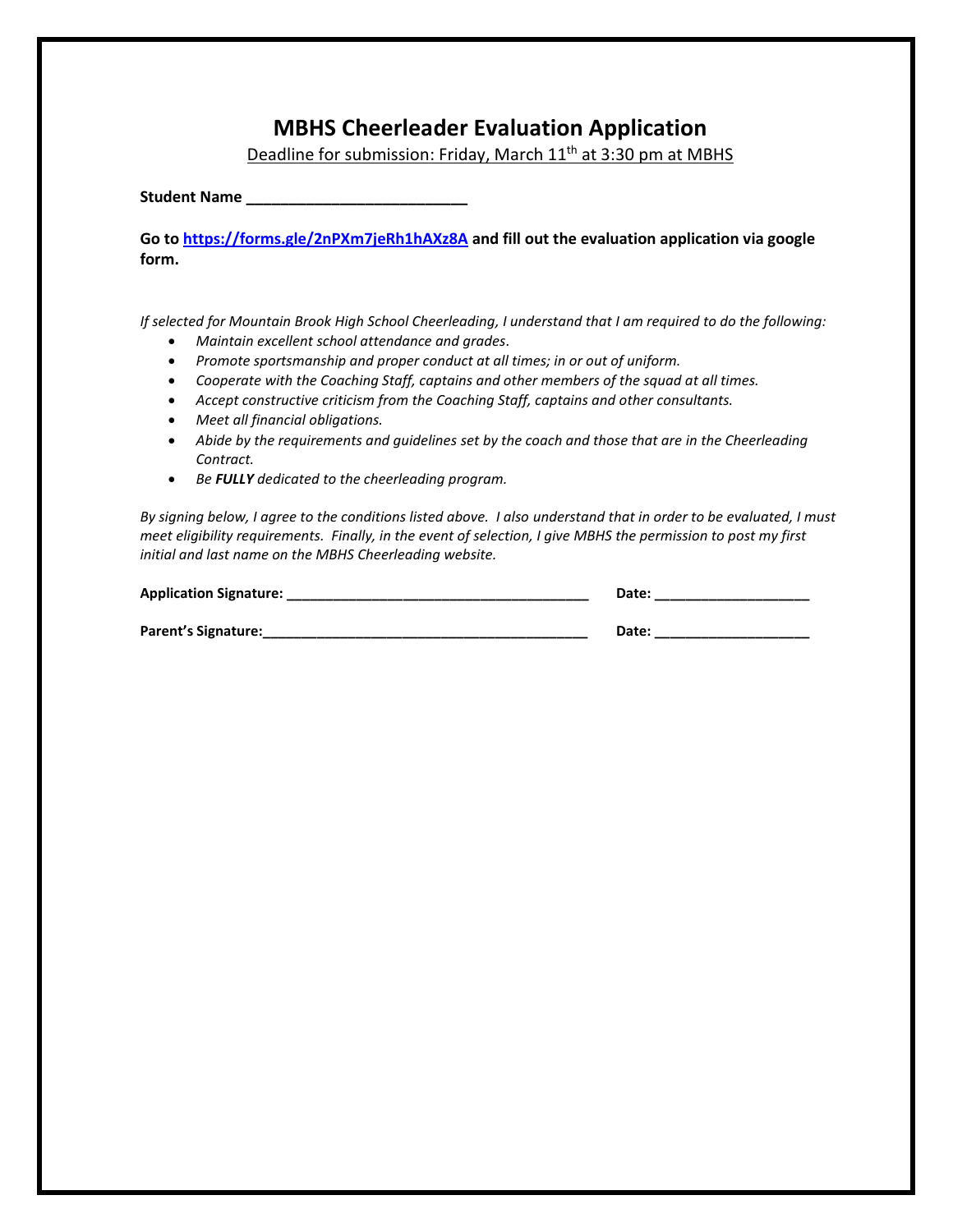# **MOUNTAIN BROOK HIGH SCHOOL CHEERLEADER AGREEMENT AND RELEASE FORM**

We agree that will not a set of the set of the set of the set of the set of the set of the set of the set of the set of the set of the set of the set of the set of the set of the set of the set of the set of the set of the participate in the evaluation and selection process. We agree to accept the system for the selection process and the results of the evaluations. We understand and agree to abide by the rules and regulations for cheerleaders set forth by the coaches and those that are established in the Mountain Brook High School Cheerleader Contract. We understand that all decisions are up to the discretion of the coach. We understand these conditions and agree to abide by these rules and regulations if selected as a Mountain Brook High School Cheerleader for the 2022-2023 academic year. We also understand that failure to comply with these rules and regulations may result in dismissal from the program.

We understand that cheerleading is a strenuous, physical activity requiring strength, stamina, and flexibility. We agree to practice and condition in order to improve physical ability and prevent injury. We also agree to obtain a medical release with a physician's statement of the ability of the undersigned to participate in this type of activity. We further understand that skills including fitness performed during tryouts, are expected to be demonstrated throughout the **entire** season.

Understanding the physical requirements and risk involved, we hereby authorize the staff and appointed supervisors of Mountain Brook High School and Mountain Brook City Schools to provide medical attention in the event of any situation requiring such attention. We understand that clinics, practices, and performances will be supervised, and in the event medical attention is needed, it will be provided by qualified personnel. We waive any claim against Mountain Brook City Schools, its employees, or appointed supervisors for seeking medical attention.

Parent/Guardian Signature Date

Student Signature Date Date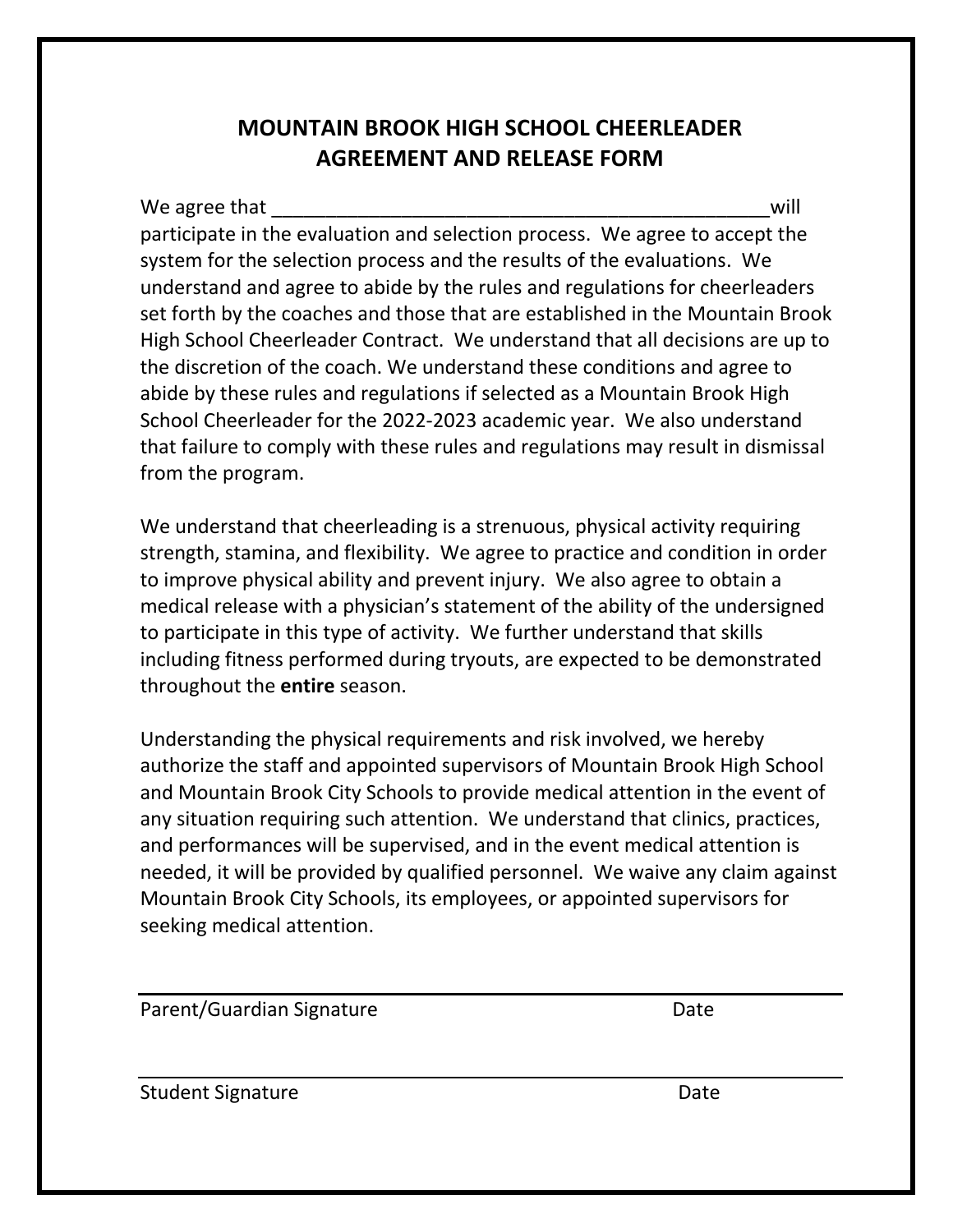# **MBHS Cheerleading – Evaluation Grievance Policy**

*The following is the Mountain Brook High School Cheerleading program's policy for handling any grievances related to evaluations.* 

Should a grievance arise due to the evaluation results, a meeting with the candidate and the coaches can be scheduled to review the candidate's rubric score. A request for a meeting must be sent via e-mail by the candidate (school email account) to the coaching staff. The coaching staff will then coordinate to establish a meeting time. During the meeting, only the evaluations of the candidate will be discussed. Any information not directly related to the candidate will not be discussed during the meeting.

The cheerleading program is placed fully under the athletic department. As a result the cheer program will function within, and adhere to, the standard operating procedures and philosophies of the athletic department. One of the many goals and one of particular importance to the athletic department, is to help develop, encourage, and promote selfadvocacy. With that being a point of emphasis, it is important to understand meetings involving evaluation scores will only include coaches and candidates. Parents will not be involved in post evaluation meetings. Parents may contact the coaches via email but evaluation scores will not be discussed as those questions will be answered in the coach-candidate meeting.

If there are further questions or concerns after the post evaluation coach-candidate meeting you may contact the Athletic Director, Benny Eaves.

*By signing this document below, you are affirming that you have read, understood, and agree to fully adhere to the grievance policy.*

\_\_\_\_\_\_\_\_\_\_\_\_\_\_\_\_\_\_\_\_\_\_\_\_\_\_\_\_\_\_ \_\_\_\_\_\_\_\_\_\_\_\_\_\_\_\_\_\_\_\_\_\_\_\_\_\_\_\_\_\_\_

**Candidate Signature Candidate Signature** Parent Signature